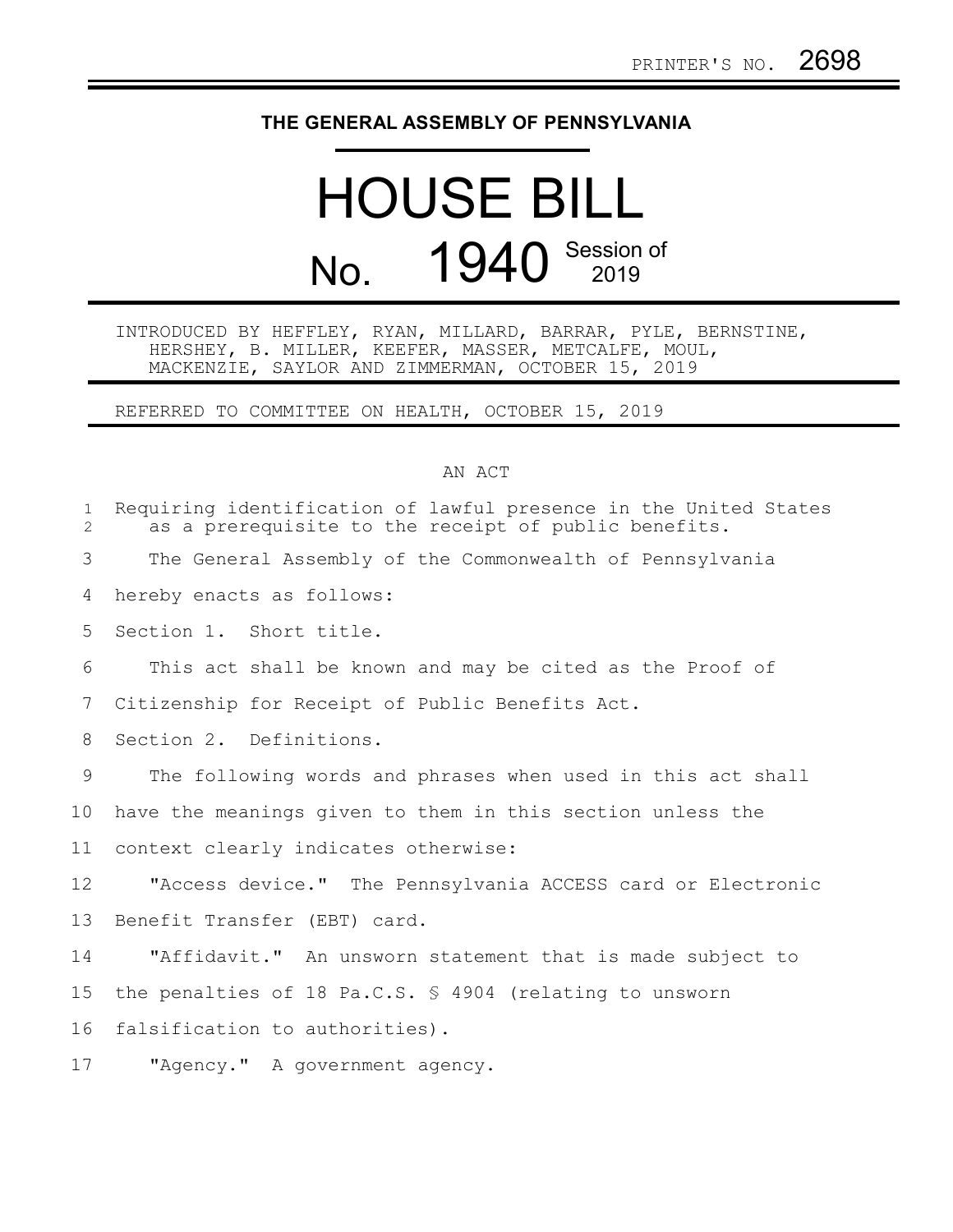"Authorized cardholder." An individual to whom an access device has been issued for the purpose of accessing: 1 2

(1) public benefits of which the individual is a recipient; 3 4

(2) public benefits on behalf of a minor who is a recipient of public benefits; 5 6

(3) public benefits on behalf of a recipient of public benefits who is unable to use an access device because of a disability; or 7 8 9

(4) public benefits on behalf of a household, so long as the individual is an adult member of the household and has been authorized by a recipient of public benefits to access the benefits. 10 11 12 13

"Person." An individual. 14

"Public benefits." 15

16

(1) Any of the following:

(i) A grant, contract or loan provided by an agency of the Commonwealth or a local government. 17 18

(ii) A welfare, health, disability, public or assisted housing, postsecondary education, food assistance, unemployment benefit or other similar benefit for which payments or assistance are provided to an individual, household or family eligibility unit by an agency of the Commonwealth or a local government. (2) The term does not include any of the following: (i) Benefits listed under section 411(b) of the Personal Responsibility and Work Opportunity Reconciliation Act of 1996 (Public Law 104-193, 110 Stat. 2105). 19 20 21 22 23 24 25 26 27 28 29

(ii) A contract for a nonimmigrant whose visa for 20190HB1940PN2698 - 2 -30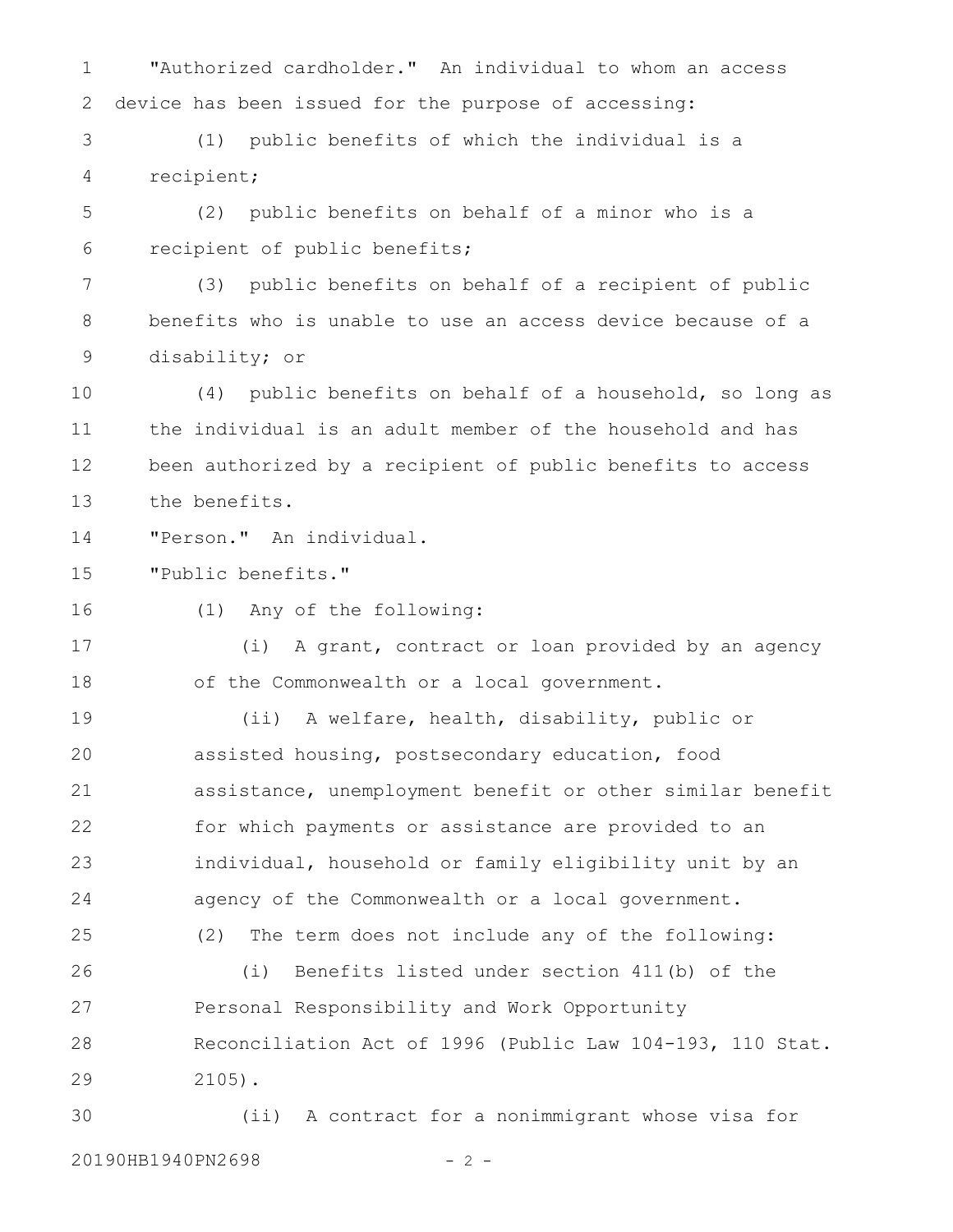entry is related to employment in the United States or to a citizen of a freely associated state, if section 141 of the applicable compact of free association approved under the Compact of Free Association Act of 1985 (Public Law 99-239, 99 Stat. 1770) or the Joint Resolution to approve the "Compact of Free Association" between the United States and the Government of Palau, and for other purposes (Public Law 99-658, 100 Stat. 3672) or a successor provision, is in effect. 1 2 3 4 5 6 7 8 9

(iii) Benefits for an alien who as a work-authorized nonimmigrant or as an alien lawfully admitted for permanent residence under the Immigration and Nationality Act (66 Stat. 163, 8 U.S.C. § 1101 et seq.) qualified for benefits and for whom the United States under reciprocal treaty agreements is required to pay benefits, as determined by the Secretary of State, after consultation with the Attorney General of the United States. 10 11 12 13 14 15 16 17

(iv) A Federal public benefit under section 401(c) of the Personal Responsibility and Work Opportunity Reconciliation Act of 1996. 18 19 20

(v) Nutrition programs enumerated in section 742(b)(2) of the Personal Responsibility and Work Opportunity Reconciliation Act of 1996. 21 22 23

(vi) Programs providing assistance in the form of food or food vouchers, including the Special Supplemental Nutrition Program for Women, Infants and Children. 24 25 26

(vii) Protective services provided under the act of November 6, 1987 (P.L.381, No.79), known as the Older Adults Protective Services Act, and the act of October 7, 2010 (P.L.484, No.70), known as the Adult Protective 27 28 29 30

20190HB1940PN2698 - 3 -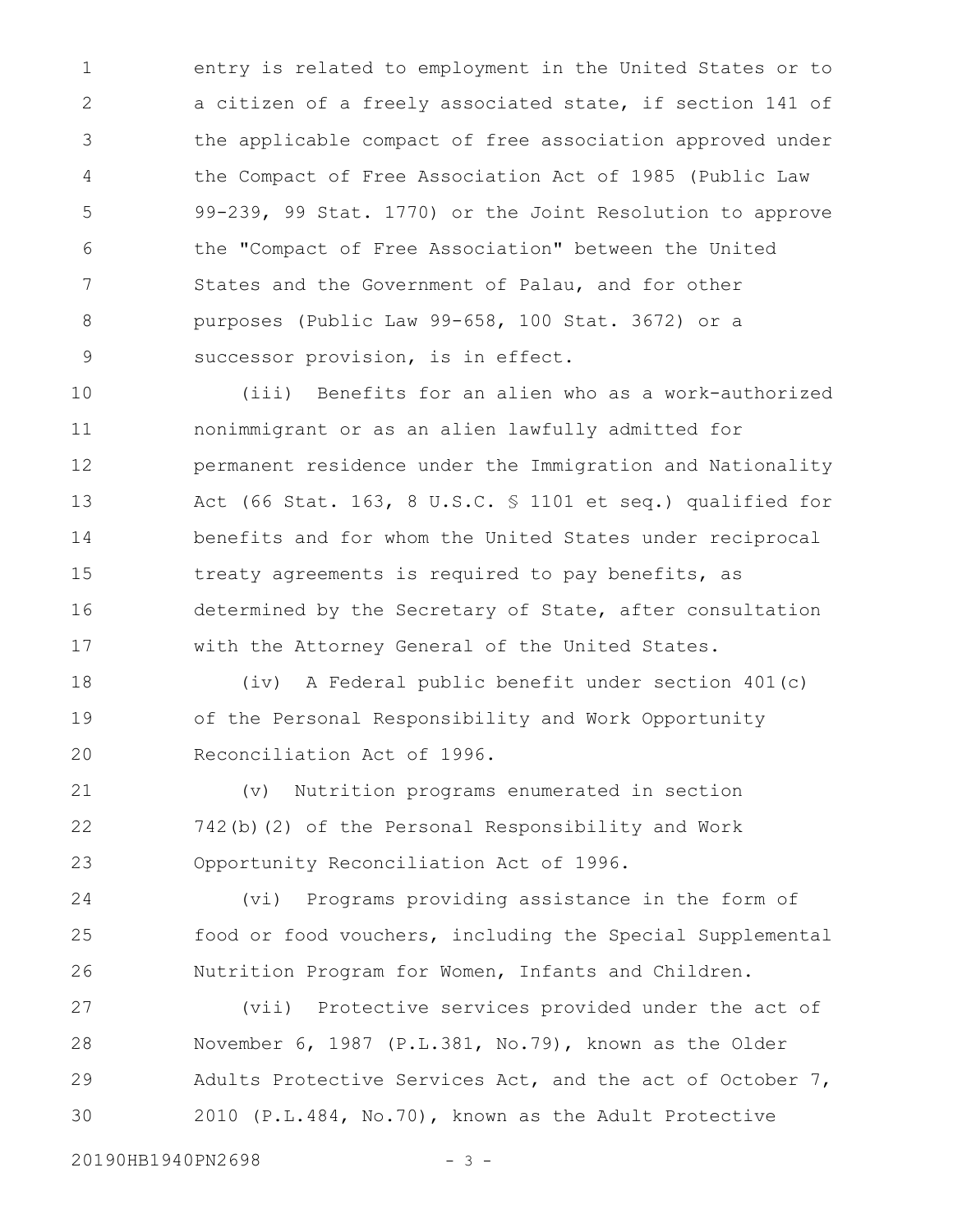Services Act. 1

(viii) Services provided to a victim of a severe form of trafficking in persons as defined under 22 U.S.C. § 7105(b)(1)(C) (relating to protection and assistance for victims of trafficking). 2 3 4 5

(ix) Unemployment benefits for an alien who has obtained employment authorization from the Department of Homeland Security. 6 7 8

"Public money." The term includes the cost of arrest, prosecution, incarceration or detainment of an unauthorized alien and any related expenses. 9 10 11

"Unauthorized alien." An alien who is not eligible for any State or local public benefits under section 411(a) of the Personal Responsibility and Work Opportunity Reconciliation Act of 1996. 12 13 14 15

Section 3. Identification and eligibility. 16

(a) Requirements.--A person who applies directly to an agency for public benefits shall provide proof of identification and proof of eligibility in accordance with this section. 17 18 19

(b) Proof of identification.-- 20

(1) Except as provided in paragraph (2), a person subject to subsection (a) must provide, in person, by mail or by electronic means, one of the following forms of identification to the agency: 21 22 23 24

(i) A valid driver's license or identification card issued by the Department of Transportation. 25 26

(ii) A valid identification card issued by an agency of the Commonwealth. 27 28

(iii) A valid identification card issued by the United States Government, a state government or the 29 30

20190HB1940PN2698 - 4 -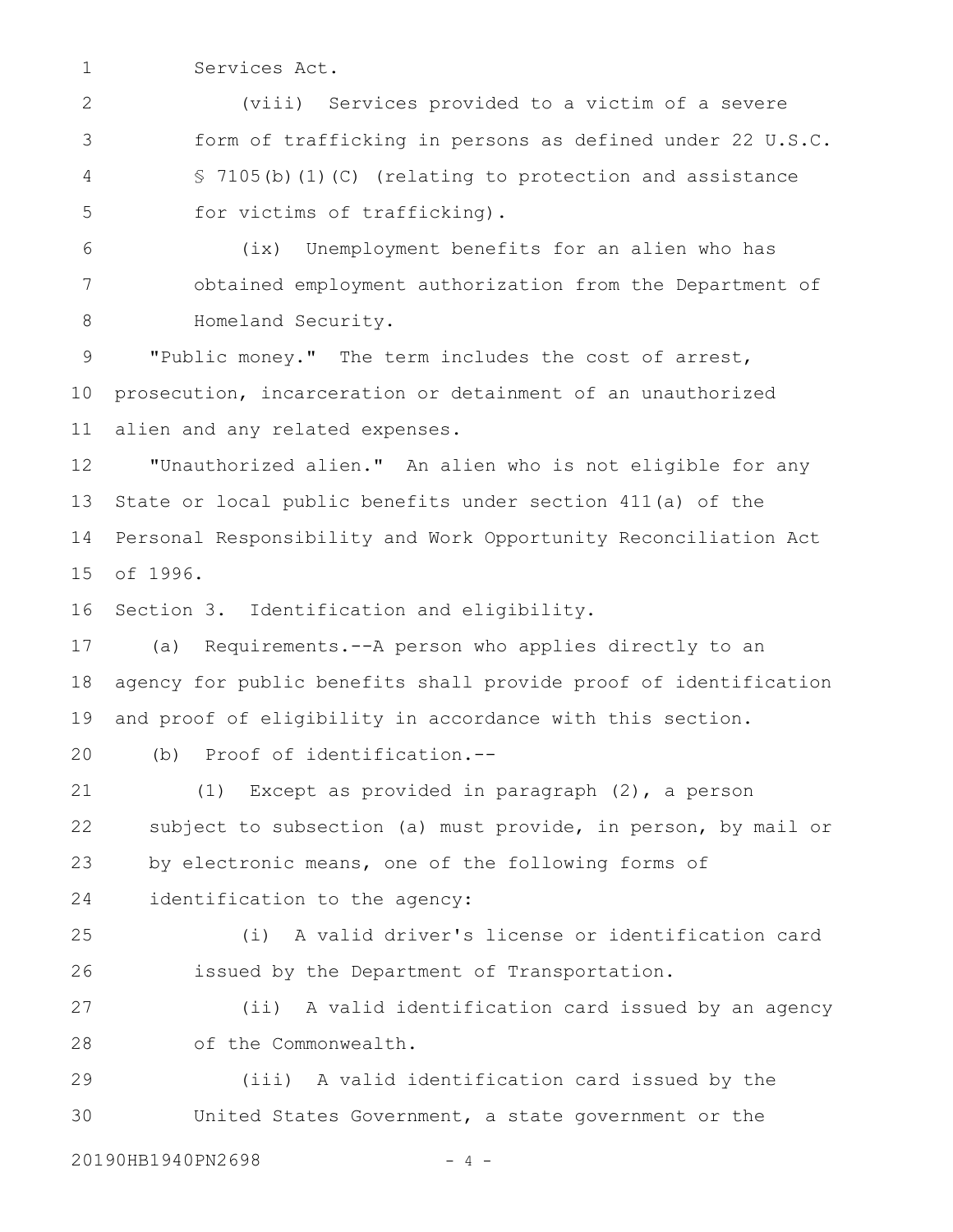Government of Canada. 1

2

(iv) A valid United States passport.

(v) A document from an agency of the United States or a state National Guard establishing that the person is a current member of or a veteran of the United States Armed Forces or National Guard. 3 4 5 6

(vi) A form of identification as listed in United States Attorney General's Order Number 2129-97 Interim Guidance on Verification of Citizenship, Qualified Alien Status and Eligibility Under Title IV of the Personal Responsibility and Work Opportunity Reconciliation Act of 1996 (Public Law 104-193, 110 Stat. 2105), as issued by the Department of Justice at 62 Fed. Reg. 61344 (Nov. 17, 1997) or a subsequent version of that Attorney General's order. 7 8 9 10 11 12 13 14 15

(2) If the person does not possess a form of identification listed in paragraph (1), the person must provide, in person, by mail or by electronic means, an affidavit stating that the person signing the affidavit is the person who is applying for public benefits and that the person does not possess a form of identification listed in paragraph (1). 16 17 18 19 20 21 22

(c) Proof of eligibility.--To demonstrate eligibility, a person subject to subsection (a) must provide, in person, by mail or by electronic means, one of the following to the agency: (1) An affidavit stating that the person is a United 23 24 25 26

States citizen. 27

(2) An affidavit stating that the person is eligible for State or local benefits under section 411(a) of the Personal Responsibility and Work Opportunity Reconciliation Act of 28 29 30

20190HB1940PN2698 - 5 -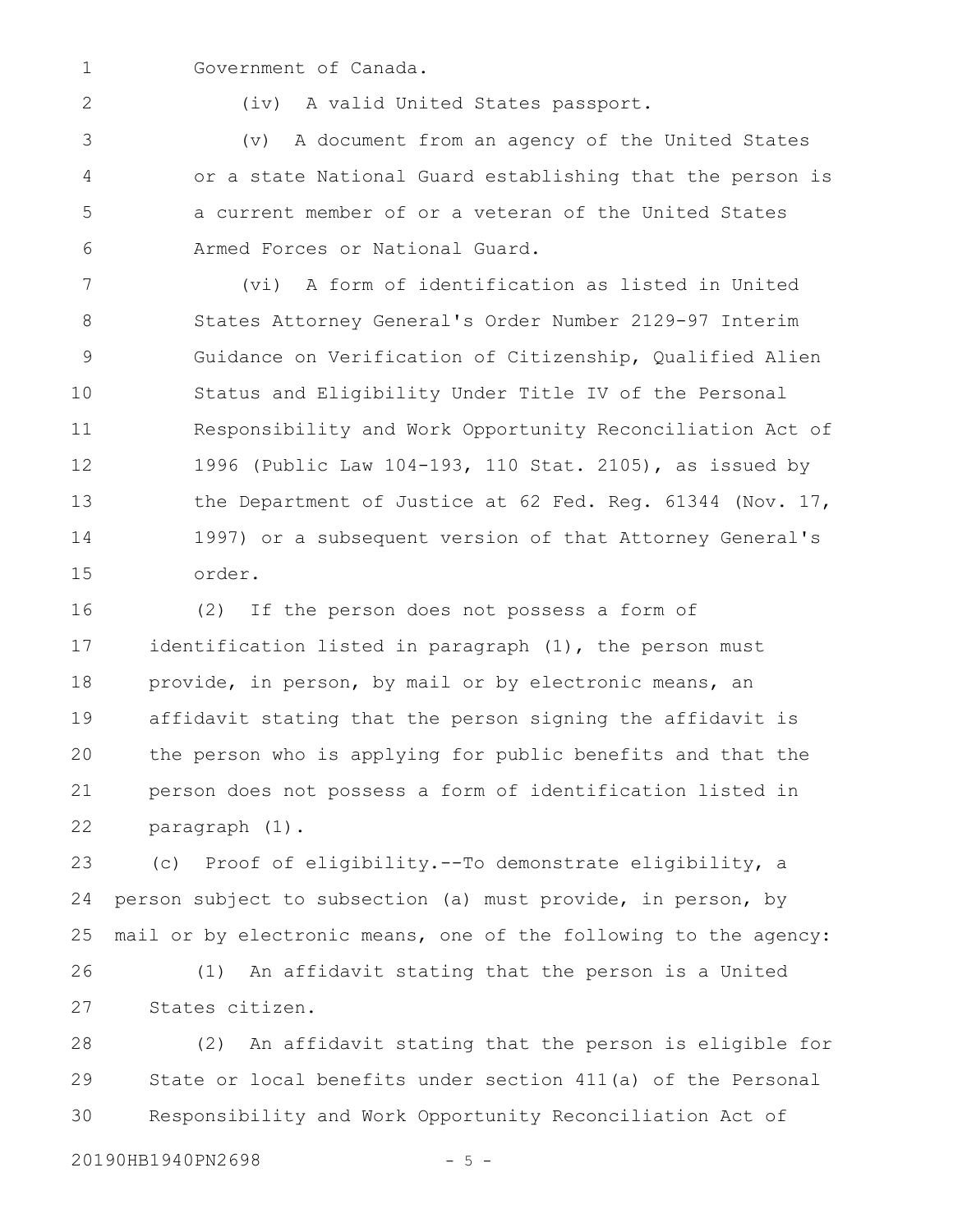1996. 1

(d) Recordkeeping of affidavit.--The agency shall maintain the affidavit required under subsections (b) and (c) in accordance with the applicable records retention schedule. 2 3 4

(e) Exceptions.--Subsection (a) shall not apply to: 5

6

(1) A person under 18 years of age.

(2) A person currently receiving Supplemental Security Income or Social Security disability income. 7 8

(3) A person entitled to or enrolled in Medicare Part A or Part B, or both. 9 10

(4) A person applying for public benefits on behalf of a person under 18 years of age. 11 12

(5) A person whose citizenship has been verified under section 1902(ee) of the Social Security Act (49 Stat. 620, 42 U.S.C. § 1396a(ee)). 13 14 15

(6) A person who declares by affidavit that, because of domestic violence, the person does not currently possess any of the identification documents listed in subsection (a)(1). The domestic violence shall be verified using state standards developed under section 402(a)(7) of the Personal 16 17 18 19 20

Responsibility and Work Opportunity Reconciliation Act of 1996. 21 22

Section 4. Verification through Systematic Alien Verification for Entitlement (SAVE) Program. 23 24

(a) General rule.--An agency that administers public benefits shall verify, through the Systematic Alien Verification for Entitlements (SAVE) Program operated by the Department of Homeland Security or a successor program designated by the Department of Homeland Security, that each noncitizen applicant who has executed an affidavit under section 3(c)(2) is eligible 25 26 27 28 29 30

20190HB1940PN2698 - 6 -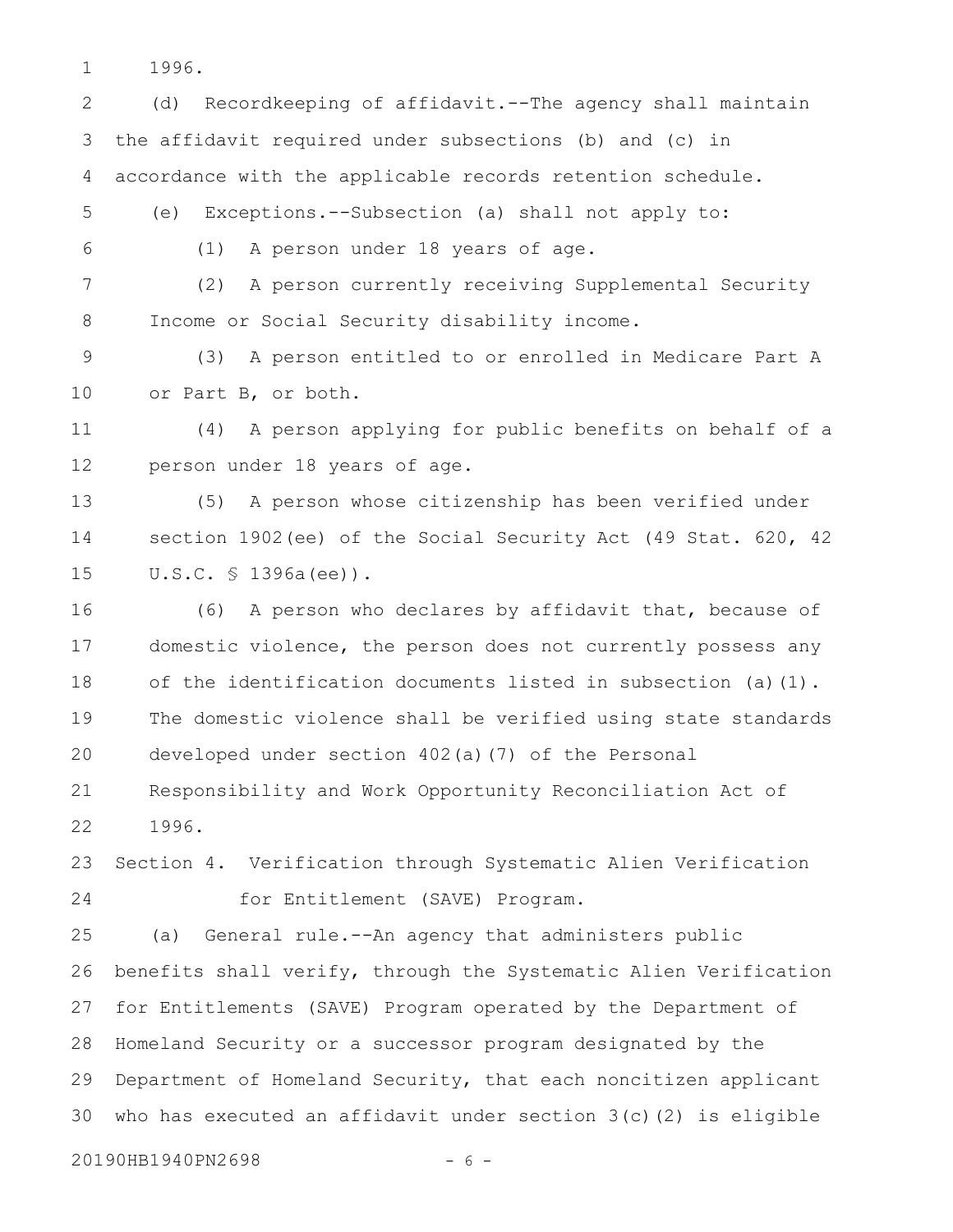for State or local benefits under section 411(a) of the Personal Responsibility and Work Reconciliation Act of 1996 (Public Law 104-193, 110 Stat. 2105). 1 2 3

(b) Presumption of eligibility by affidavit.--Until verification of eligibility is made, the affidavit executed under section 3(c)(2) may be presumed to be proof that the person is eligible for State or local benefits under section 411(a) of the Personal Responsibility and Work Reconciliation Act of 1996. 4 5 6 7 8 9

Section 5. Prohibiting issuance of access devices to persons who are not authorized cardholders. 10 11

An agency may not issue an access device to a person who is not eligible to be an authorized cardholder. 12 13

Section 6. Possession or use of access device. 14

(a) Offense defined.--A person commits an offense if the person: 15 16

(1) is not an authorized cardholder and possesses or uses an access device; or 17 18

(2) possesses or uses an access device that was not issued to the person. 19 20

(b) Separate offenses.--Each time a person possesses or uses an access device in violation of subsection (a) constitutes a separate offense under this section. 21 22 23

(c) Grading.--A person who violates subsection (a) commits a felony of the third degree. 24 25

Section 7. False statements. 26

A person who knowingly and willfully makes a false, fictitious or fraudulent statement of representation in an affidavit executed under section 3 may be subject to prosecution under 18 Pa.C.S. § 4904 (relating to unsworn falsification to 27 28 29 30

20190HB1940PN2698 - 7 -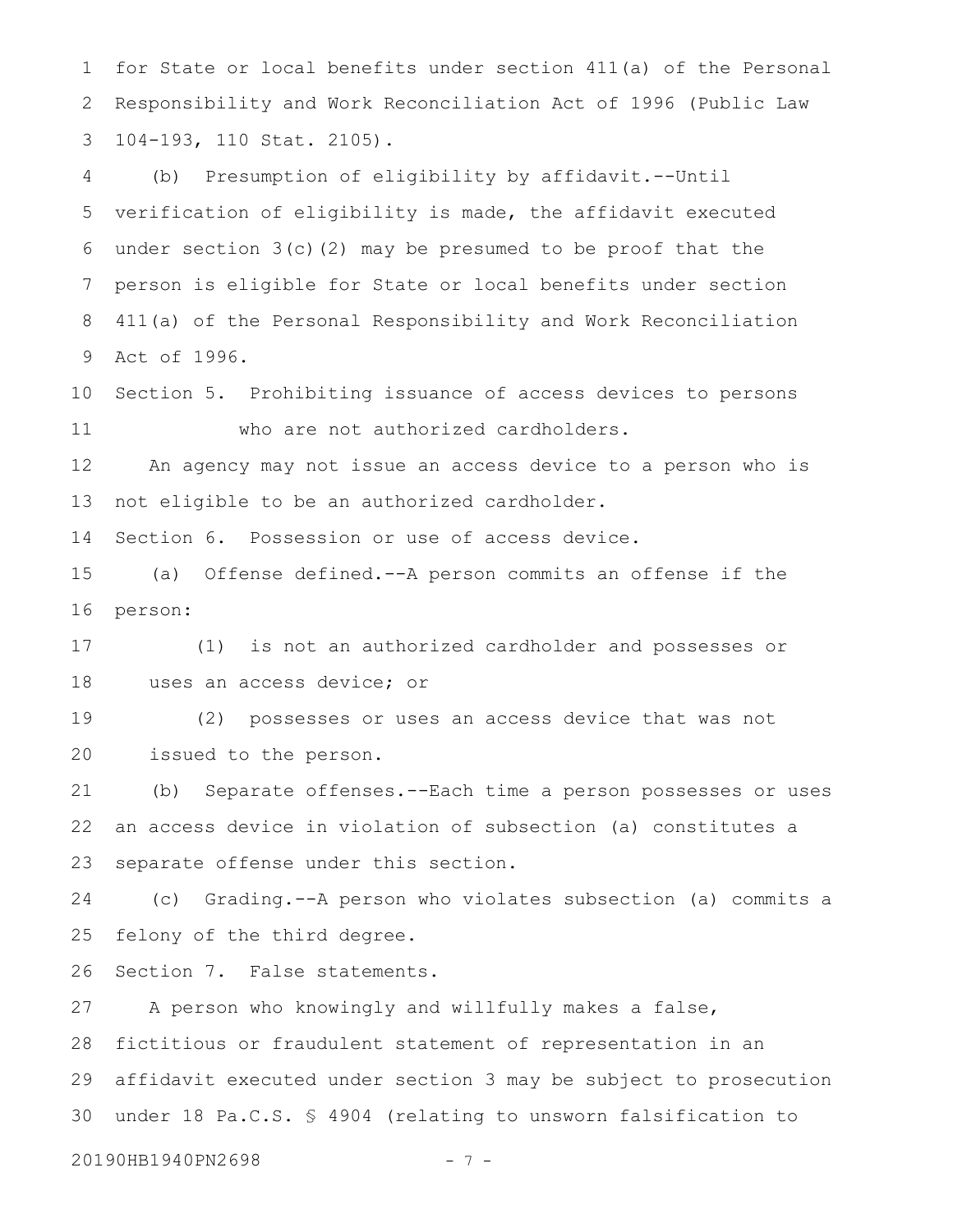authorities). 1

Section 8. Nondiscrimination. 2

This act shall be enforced without regard to race, religion, gender, ethnicity or national origin. 3 4

Section 9. Systematic Alien Verification for Entitlements (SAVE) Program. 5 6

(a) Reporting.--If an agency encounters errors and significant delays when using the SAVE Program under section 4, the agency shall report the errors and delays to the Department of Homeland Security and to the Attorney General. 7 8 9 10

(b) Monitoring.--The Attorney General shall monitor the SAVE Program and the program's verification application for errors and significant delays and report yearly on the errors and significant delays to ensure that the application of the SAVE Program is not wrongfully denying benefits to legal residents of this Commonwealth. 11 12 13 14 15 16

Section 10. Notification to the Governor's Office of Administration and posting on PennWATCH. 17 18

(a) General rule.--An agency, upon determining that public money has been expended on or public benefits provided to an unauthorized alien, shall prepare an invoice listing the cost of the expenditures or benefits. The agency shall transmit the invoice along with any identifying information concerning the unauthorized alien to the Governor's Office of Administration for inclusion in the publicly accessible Internet website known as PennWATCH. 19 20 21 22 23 24 25 26

(b) Access.--The Governor's Office of Administration shall provide access to the invoices under the act of February 14, 2008 (P.L.6, No.3), known as the Right-to-Know Law. Section 11. Applicability. 27 28 29 30

20190HB1940PN2698 - 8 -